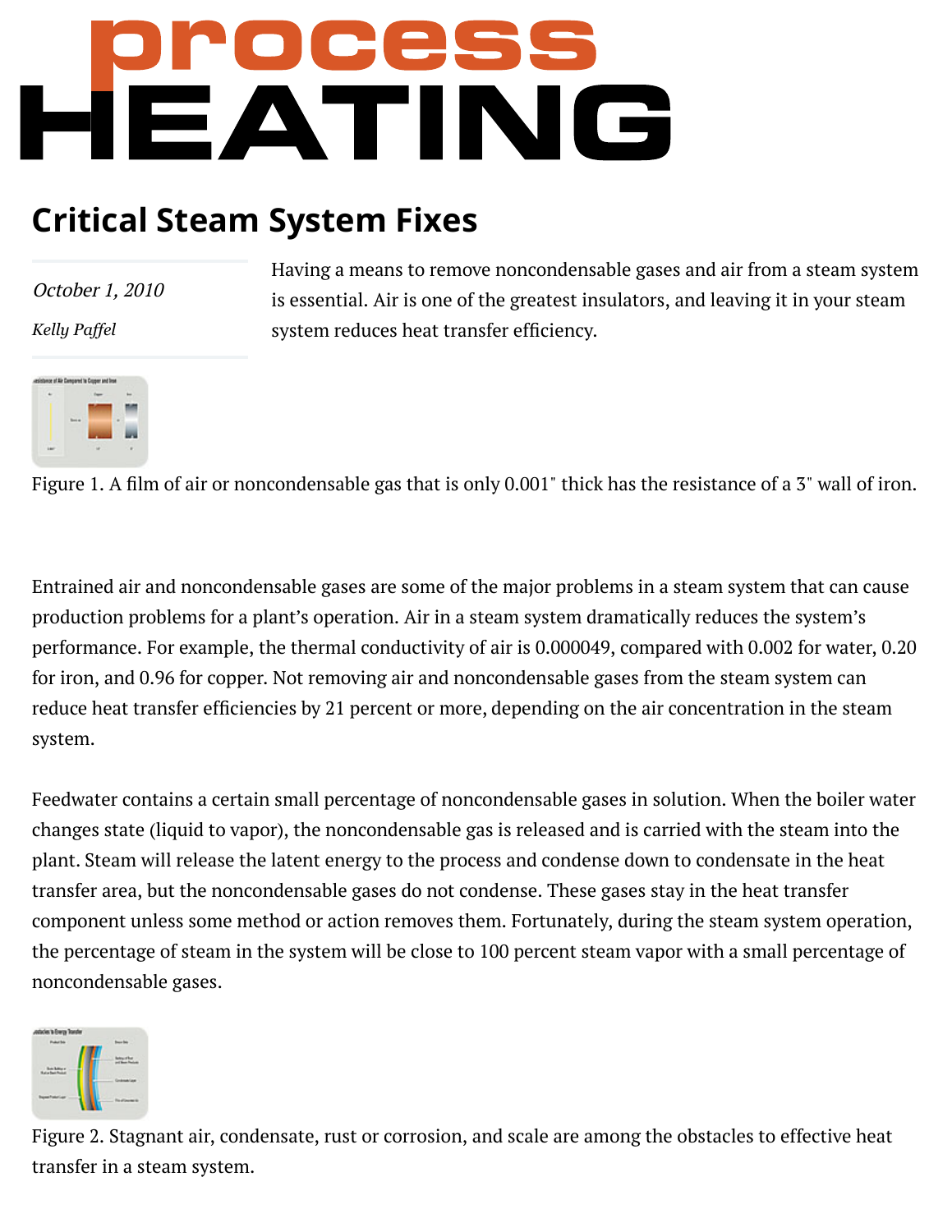Steam systems typically are not designed to eliminate the air at startup or during operation. Yet during shutdown of the steam system or steam components, the steam is shut down to the heat transfer unit or steam supply line for maintenance or process changes. The system is depressurized, and the steam condenses and reduces in volume by as much as 1,600 times. This decrease in volume will open the vacuum breakers on the steam heat transfer unit and allow air to flow into the system.

On heat transfer units, it is extremely important to have functional vacuum breakers on the heat transfer units to enable the condensate to drain out of the unit by gravity. If vacuum breakers are not on the heat transfer unit, then the vacuum will hold the condensate in the unit and cause another set of issues. On a steam line that does not have vacuum breakers, the vacuum that will occur will draw air in from components on the system (such as air vents, valve packing and flanges) and fill the void in the line with air.

Therefore, when energizing or restarting a steam system or steam heat transfer components, one of the first goals should be to vent the air out of the steam system or components.



Figure 3. The air venting device typically is a thermostatic balance pressure bellows unit with a very low subcool.

## How Does Air Affect the System?

Air Reduces the Heat Transfer Efficiency. The release of latent energy (change of state) to condensate in the steam components takes place on the heat transfer surface, which is where heat is being transferred due to the temperature difference (steam to the process). The steam component transfer is consuming the latent energy, and the steam is condensing to a liquid (condensate); the condensate is drained away by gravity, but the noncondensable gas and air remain.

The noncondensable gases form a stagnant film on the walls of the heat transfer surface, which creates resistance. Heat energy transmitting through the heat transfer surface has to pass by conduction through these films of resistance. A film of air or noncondensable gas that is only one-thousandth of an inch  $(0.001")$  thick has the resistance of a 3" wall of iron (figure 1).

The latent heat energy of steam must pass from the steam heat transfer area to the area where the process material is being heated. To do so, it must pass through several obstacles (figure 2):

- $\bullet$  On the steam side, a stagnant film of air/steam.
- $\frac{1}{100}$  com/articles/8805-critical-steam-system-fixes/system-fixes.  $\bullet$  The condensate film.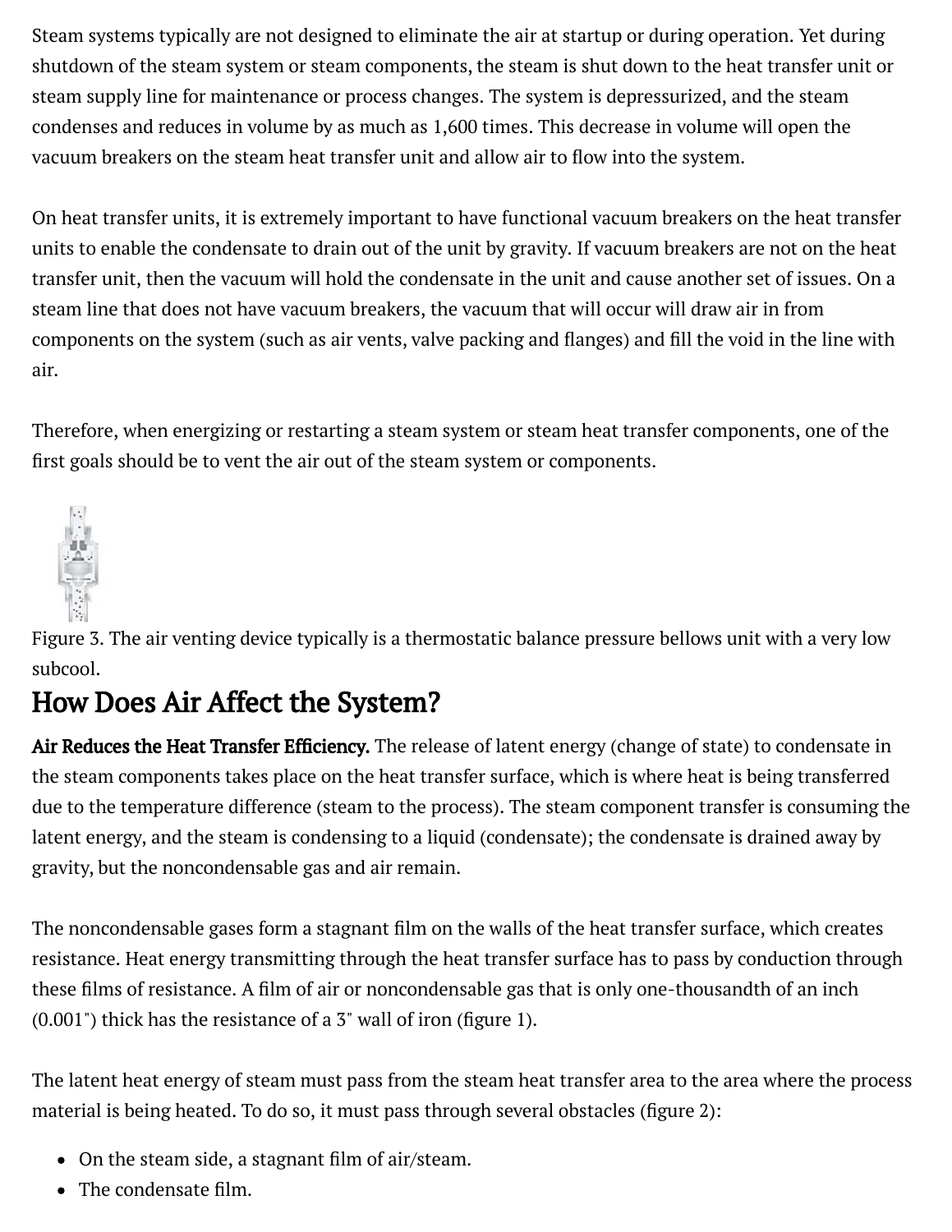- Any buildup of rust or corrosion material.
	- Heat transfer metal wall.
	- On the product side, rust or scale.
	- $\bullet$  A stagnant film of material on the process side of the wall.



Figure 4. During the startup period for steam lines, the drain valve off the line drip pocket should be open to vent air.

Air Reduces the Temperature of Steam. Dalton's law of partial pressures states that in a mixture of gases and/or vapors, the total pressure of the mixture is made up of the partial pressures exerted by each gas or vapor. The partial pressure exerted by each is the fraction of the total pressure equal to the fraction of the total volume of each.

The pressure reading is in absolute units. For example, suppose the total pressure of a mixture of air and steam is 114.7 lb/in<sup>2</sup> absolute (337.87°F). In addition, suppose the mixture is made up of 75 percent steam and 25 percent air or noncondensable gases.

- The partial pressure of steam is 114.7 x 0.75, or 86.02 lb/in<sup>2</sup> absolute (317°F).
- The partial pressure of the air is 114.7 x 0.25, or 28.56 lb/in<sup>2</sup> absolute.

Therefore, if the steam line or steam component is filled with a mixture consisting of 75 percent steam and 25 percent air and noncondensable gases, the temperature of saturated steam at 114.7 lb/in<sup>2</sup> absolute is 317°F rather than 337.87°F. It is clear to see that air and noncondensible gases reduce heat transfer efficiency.

There are other steam system issues with the concentration of air and noncondensable gases. The buildup or volume of air and noncondensable gases in the heat transfer area is not constant. The thickness of a stagnant film of air can vary due to velocities, baffles, flow direction, metal finish and other heat transfer internal designs. This factor provides even more problems with uneven heating of the products.

Plants increase steam pressures to overcome the issues with air and noncondensable gases. In turn, the higher cost of producing higher steam pressures increases the plant's energy cost.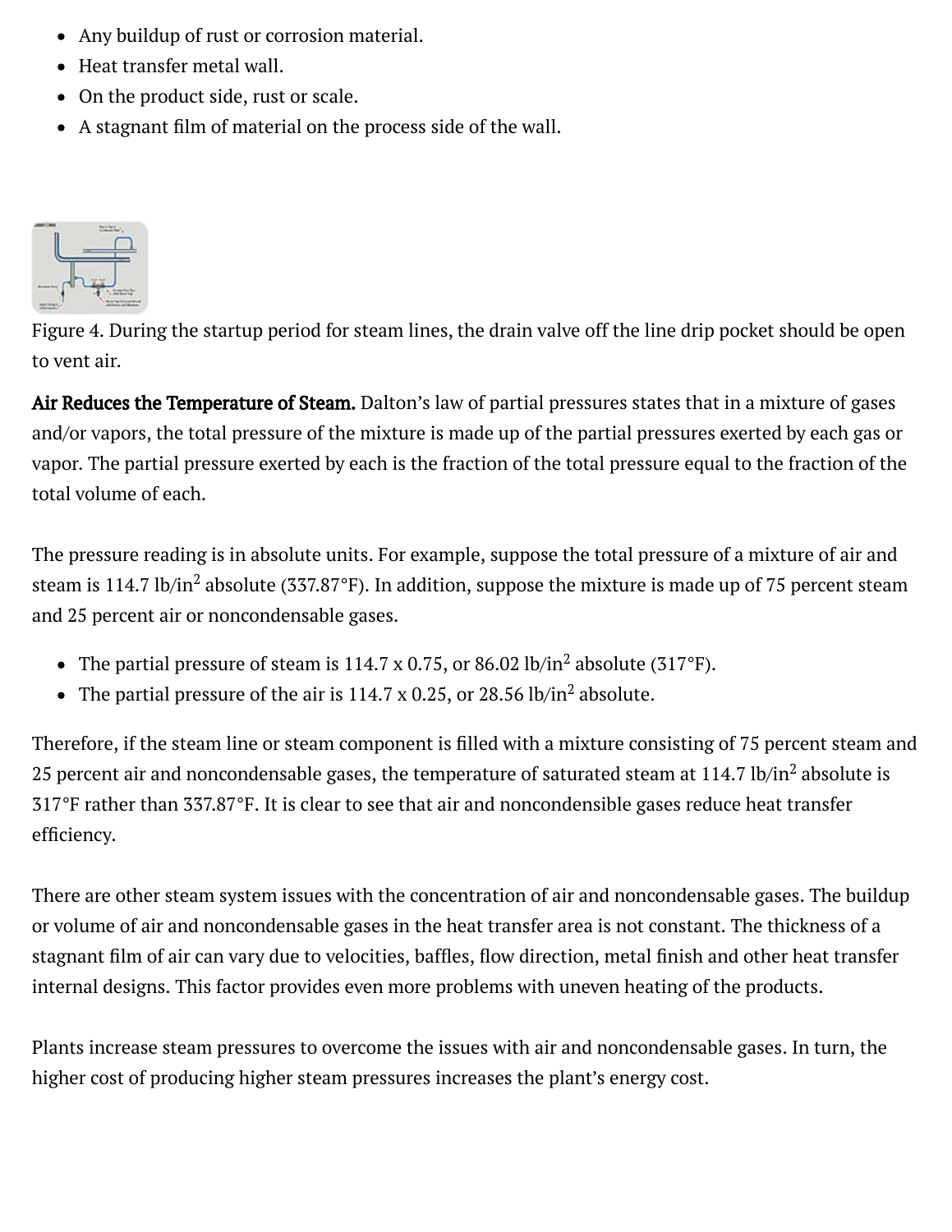

Figure 5. A shell-and-tube heat exchanger typically has a port on the top of the shell to accommodate a vacuum breaker and air vent. The process steam side needs to have the air purged to ensure proper startup and temperature control.

# Eliminating Noncondensable Gases or Air

Several methods can be used to vent air from the system or heat transfer unit, including manual valves, automatic valves, air venting devices and steam traps.

Manual Valve. While a manual valve requires an employee to operate the device, which can be a negative at many plants, the plant employee can ensure all of the air has been vented from the system. Using a manual valve, the plant employee also can drain condensate from the system during startup. Manual valves typically are used on steam and pressurized condensate lines.

Automatic Valve. An automatic valve requires electric or compressed air connections, is more complex, and has no method of ensuring all the air has been removed from the system. These negative factors may be offset for some facilities, however, by the fact that a plant employee does not have to physically go to each valve location and actuate the valve.

Air Venting Device. One factor differentiates an air/steam mixture from 100 percent steam: temperature. Therefore, an automatic air vent can be provided with the use of a thermostatic device (figure 3).

The air venting device typically is a thermostatic balance pressure bellows unit with a very low subcool. The device will be able to sense air or noncondensable gases due to the resulting temperature suppression. An air venting device can be used on the heat transfer units that have shutdowns and startups during the operational week.

Though reliability can be a issue if the proper air venting device is not purchased, plant personnel does not have to be at the location during startup, and the air venting device can greatly improve the operation of the heat transfer system.

**Steam Traps.** Steam traps are never considered to be the primary air venting mechanisms due to the methods steam traps incorporate into their design to accomplish this task. Therefore, the steam trap is always considered a secondary air vent mechanism.

There are two methods to vent air in any steam trap: a leak path and a thermostatic mechanism. The steam trap design has a leak path incorporated into the operational design. The steam trap leak path is a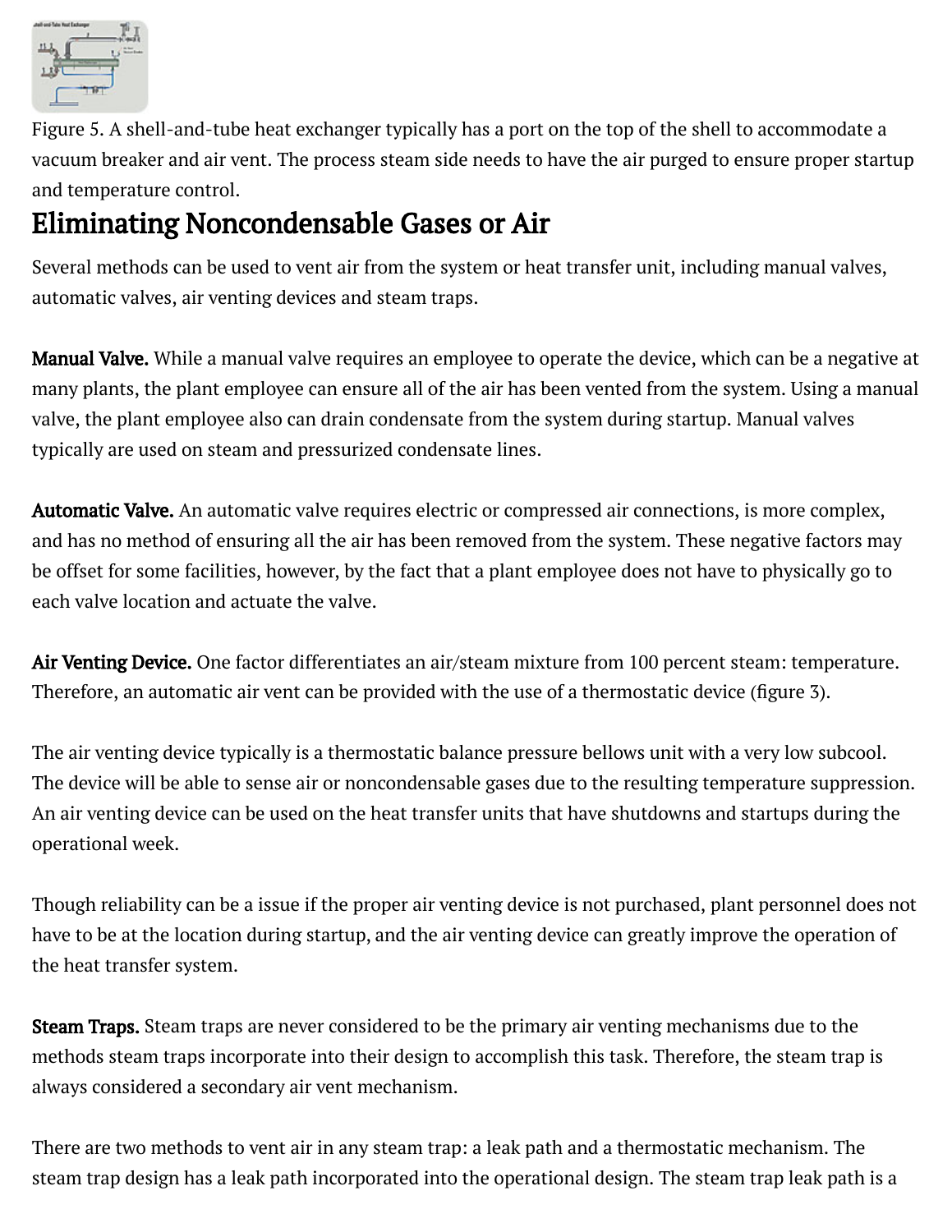very small path to ensure no significant steam loss occurs during operation. Due to the small leak path, the steam trap is not able to provide sufficient air venting capabilities.

In addition, a thermostatic element inside of the steam trap can offer a high capacity of venting air at startup due to the orifice size. In process applications, the preferred steam trap is a float and thermostatic steam trap; this design incorporates a thermostatic air venting mechanism.

The plant may decide to use one or more of the methods described to remove the air from the steam system during startup or operation.



Figure 6. Steam coils will have a vacuum breaker located at the entrance of the steam into the coils.

### Installing Air Venting and Devices

When the steam lines are activated or started up, one of the main tasks will be to remove the noncondensable gases. During the startup period, the drain valve off the steam line drip pocket is open for venting air from the steam line. Its other major function is to remove the condensate. In some cases, to ensure all air is removed from the system, a second manual air venting valve is installed on top of the steam line (figure 4). The strainer blowdown valve also should be open at startup to allow the strainer to be blown down.

Air Vents and Vacuum Breakers Locations. A key factor in the location of air vents on process equipment is to understand the design of the unit. For example, a shell-and-tube heat exchanger has a port typically on the top of the shell for the placement of a vacuum breaker and air vent. The process steam side needs to have the air purged to ensure proper startup and temperature control (figure 5).

Steam coils will have a vacuum breaker located at the entrance of the steam into the coils. The preferred method is to have a port on the top header for the devices. Steam coil manufacturers will incorporate the port on the top header for the devices (figure 6).

For process application steam traps, the preferred steam trap design is the float and thermostatic, which incorporates a thermostatic air vent mechanism. The steam trap thermostatic air vent mechanism becomes the secondary air venting device.

When designing or starting up a steam system, to ensure noncondensable gases and air are removed, survey all process equipment and ensure units have air vents and vacuum breakers. Also, survey all steam lines' drip legs and ensure proper blowdown valves are installed. Finally, have standard operating